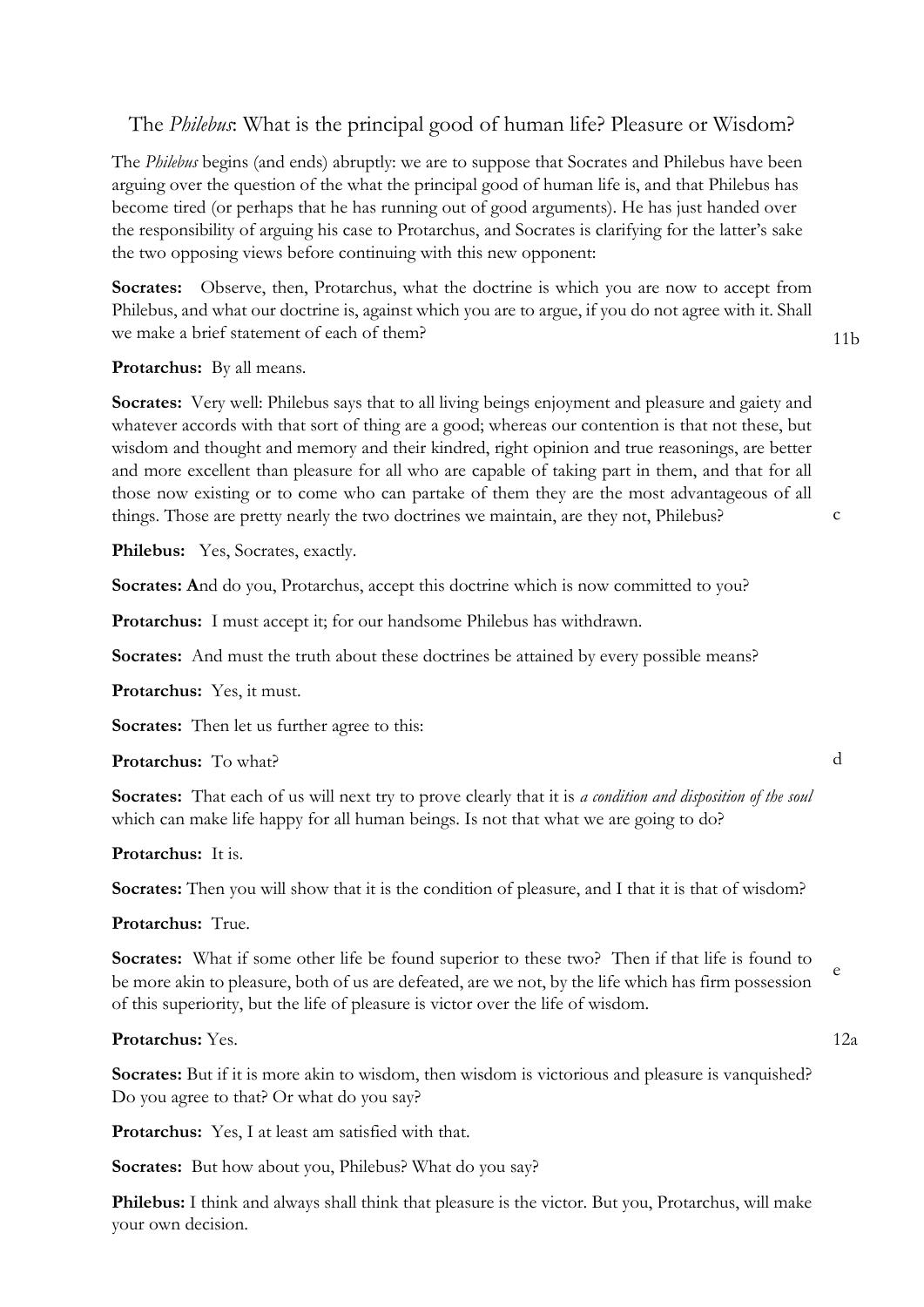**Protarchus:** Since you entrusted the argument to me, Philebus, you can no longer dictate whether to make the agreement with Socrates or not.

\* \* \* \* \*

The battle lines are thus drawn up: pleasure or wisdom – or perhaps some third thing, as yet unnamed – are to be championed by the two contenders. But immediately they run into problems when trying to establish the nature of the two ideals. Is pleasure just one thing? And is wisdom just one thing? Or are there in reality an almost uncountable number of things which we conveniently label pleasure or wisdom, but which, are nothing to do with each other? Socrates suggests there is a way of tackling this initial obstacle, and suggests a road to be taken:

Socrates: One which is easy to point out, but very difficult to follow for through it all the inventions of art have been brought to light. See this is the road I mean. 16c

## Protarchus: Go on what is it?

**Socrates:** A gift of gods to men, as I believe, was tossed down from some divine source through the agency of a Prometheus together with a gleaming fire; and the ancients, who were better than we and lived nearer the gods, handed down the tradition that all the things which are ever said to exist are sprung from one and many and have inherent in them the finite and the infinite. This being the way in which these things are arranged, we must always assume that there is in every case one idea of everything and must look for it—for we shall find that it is there—and if we get a grasp of this, we must look next for two, if there be two, and if not, for three or some other number; and again we must treat each of those units in the same way, until we can see not only that the original unit is one and many and infinite, but just how many it is. And we must not apply the idea of infinite to plurality until we have a view of its whole number between infinity and one; then, and not before, we may let each unit of everything pass on unhindered into infinity. The gods, then, as I said, handed down to us this mode of investigating, learning, and teaching one another; but the wise men of the present day make the one and the many too quickly or too slowly, in haphazard fashion, and they put infinity immediately after unity; they disregard all that lies between them, and this it is which distinguishes between the dialectic and the disputatious methods of discussion. d e 17a

\* \* \* \* \*

This method – the "gift of gods to men" – is dialectic, and Socrates uses it to explore all the important ideas which the discussion must embrace – goodness, pleasure, wisdom and the nature of the states in which human beings can find themselves.

Can we see the "one" of each of these things? And their infinite multiplicity? And can we explore the numbers which each of the "ones" can be properly divided into before passing on to the "infinity"?

And do we agree that it is the "*condition and disposition of the soul* which can make life happy for all human beings"?

\* \* \* \* \*

After a while Socrates moves on to what might be called a demonstration of the adequacy or otherwise of pleasure and wisdom – and we begin to see that there is, indeed, a distinct possibility that there is "some other life be found superior to these two." We'll look at that third life soon, but first the demonstration or thought experiment that Socrates lays before us:

**Socrates:** I remember now having heard long ago in a dream, or perhaps when I was awake, some talk about pleasure and wisdom to the effect that neither of the two is the good, but some third thing, different from them and better than both. However, if this be now clearly proved to us, pleasure is deprived of victory for the good would no longer be identical with it. Is not that true?

20b

## **Protarchus:** It is.

c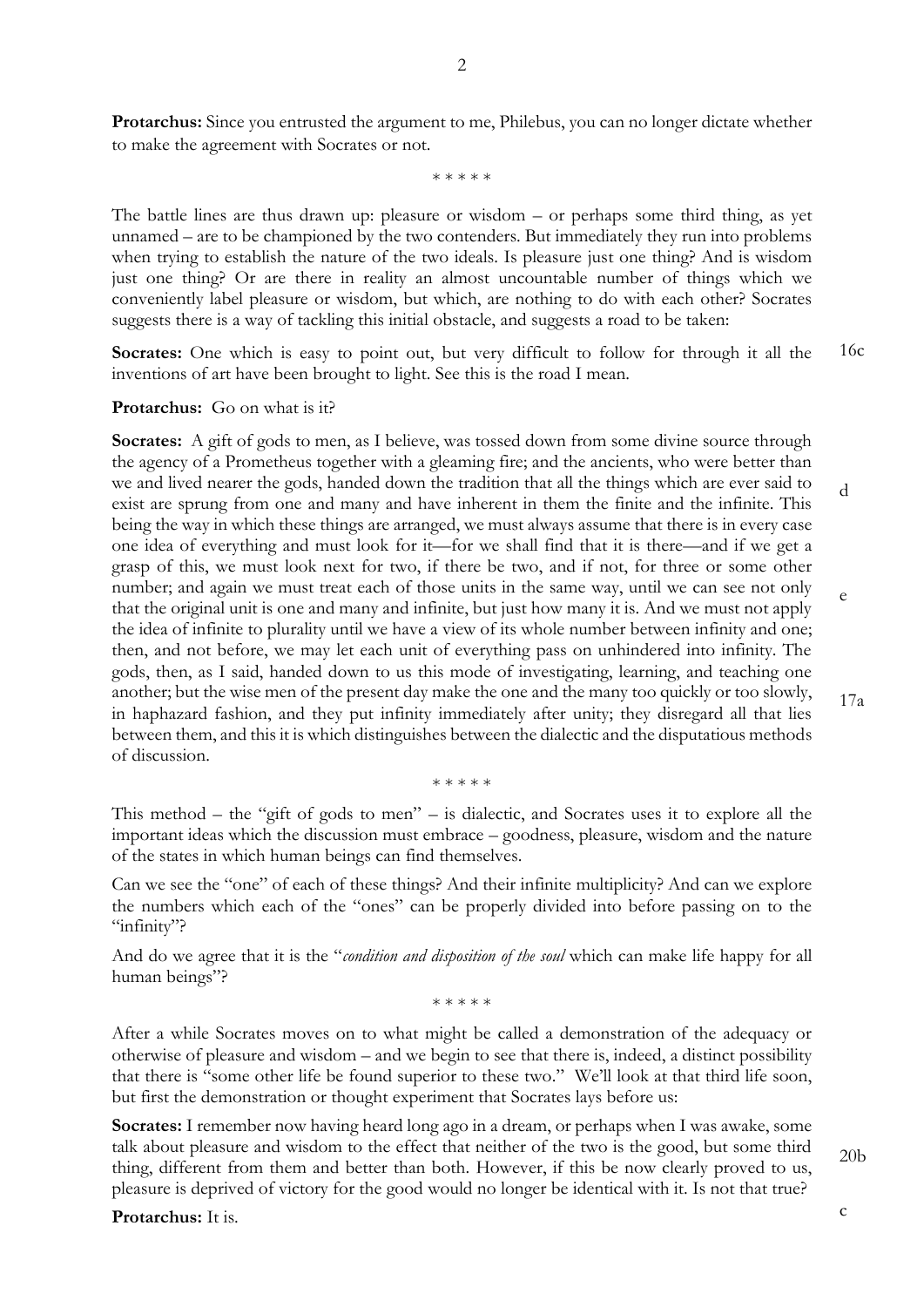**Socrates:** And we shall have, in my opinion, no longer any need of distinguishing the kinds of pleasure. But the progress of the discussion will make that still clearer.

**Protarchus:** Excellent! Just go on as you have begun.

Socrates: First, then, let us agree on some further small points.

**Protarchus:** What are they?

**Socrates:** Is the nature of the good necessarily perfect or imperfect?

**Protarchus:** The *most perfect* of all things, surely, Socrates.

Socrates: Well, and is the good sufficient?

**Protarchus:** Of course; so that it surpasses all other things in *sufficiency*.

**Socrates:** And nothing, I should say, is more certain about it than that every intelligent being pursues it, *desires it*, wishes to catch and get possession of it, and has no interest in anything in which the good is not included.

**Protarchus:** There is no denying that.

**Socrates:** Let us, then, look at the life of pleasure and the life of wisdom separately and consider and judge them. e

d

b

c

Protarchus: How do you mean?

**Socrates:** Let there be no wisdom in the life of pleasure and no pleasure in the life of wisdom. For if either of them is the good, it cannot have need of anything else, and if, either be found to need anything, we can no longer regard it as our true good. 21a

**Protarchus:** No, of course not.

**Socrates:** Shall we then undertake to test them through you?

**Protarchus:** By all means.

**Socrates:** Then answer.

**Protarchus:** Ask.

**Socrates:** Would you, Protarchus, be willing to live your whole life in the enjoyment of the greatest pleasures?

**Protarchus:** Of course I should.

**Socrates:** Would you think you needed anything further, if you were in complete possession of that enjoyment?

Protarchus: Certainly not.

**Socrates:** But consider whether you would not have some need of wisdom and intelligence and power of calculating your wants and the like.

**Protarchus:** Why should I? If I have enjoyment, I have everything.

**Socrates:** Then living thus you would enjoy the greatest pleasures all your life?

Protarchus: Yes; why not?

**Socrates:** But if you did not possess mind or memory or knowledge or true opinion, in the first place, you would not know whether you were enjoying your pleasures or not. That must be true, since you are utterly devoid of intellect, must it not?

**Protarchus:** Yes, it must.

**Socrates:** And likewise, if you had no memory you could not even remember that you ever did enjoy pleasure, and no recollection whatever of present pleasure could remain with you; if you had no true opinion you could not think you were enjoying pleasure at the time when you were enjoying it, and if you were without power of calculation you would not be able to calculate that you would